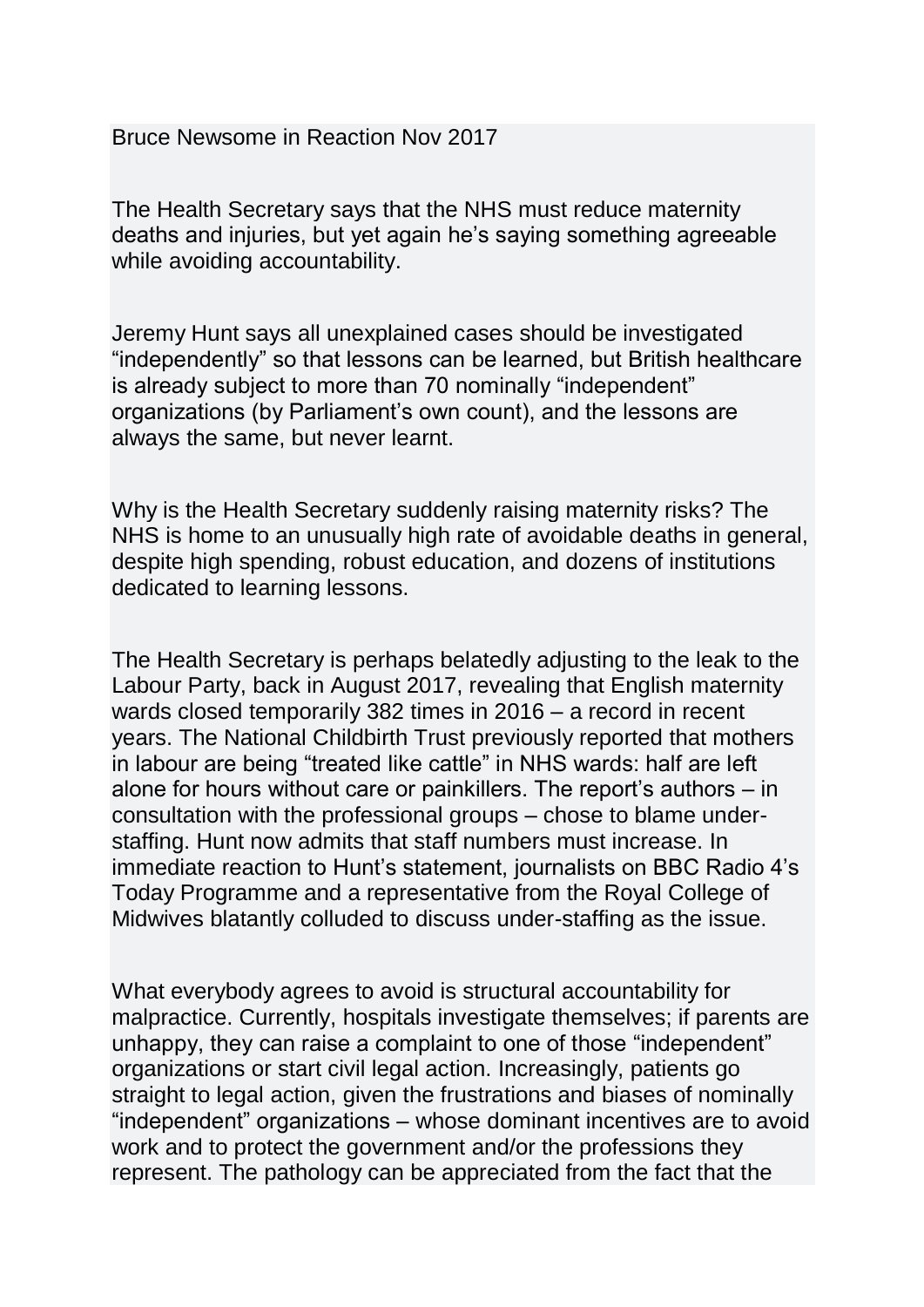Parliamentary Health Services Ombudsman (PHSO) – the ultimate "independent" body for any complainant – investigated less than 8% of complaints in peak year, or merely 2,199 complaints; NHS England alone received 175,000 complaints that year. In the most recent year, the number of complaints rose, but the PHSO's rate fell below 5%. Yet here we go again, with the same old narrative: Hunt says that the new Healthcare Safety Investigations Branch should investigate all unexplained cases, because it is "independent." However, independent organizations are politically unaccountable organizations, and are usually staffed by cronies who are not practically independent at all – as illustrated by testimonials about PHSO staff treating complainants as liars, idiots, fantasists, egotists, and objects of ridicule. This is not an undiscovered problem, it's an officially ignored problem: the PHSO has been the top of the pile since 2009, the anti-PHSO pressure groups date from around then, Jeremy Hunt has been Health Secretary since 2012, and I have been reporting the structural explanation for Britain's high health risks since 2013.

Hunt's new statement on maternity risks went on: "We have to change a blame culture into a learning culture." In fact, we don't have a blame culture, because none of those "independent" organizations ever blames individuals. So far as they ever reach judgements, these are to the effect that "mistakes were made," but no person is ever held accountable. Focusing on culture is convenient because a culture is the attribute of a group, but is no person's fault. The new Healthcare Safety Investigations Branch was set up explicitly to avoid "blame" in favour of "learning lessons" – but this was a spurious justification, since lessons without blame are partial lessons.

More importantly, a system without blame is an unaccountable system, and unaccountable systems are riskier systems. Unless the persons who are the sources of health risks are accountable for health risks, health risks will continue to move in the wrong direction.

Accountability should start with the government. If the Department of Health were to be made responsible for investigating the hundreds of thousands of complaints made against British health and social care per year, and were to be made accountable to Parliamentary committees for reducing health risks (currently, even the PHSO is